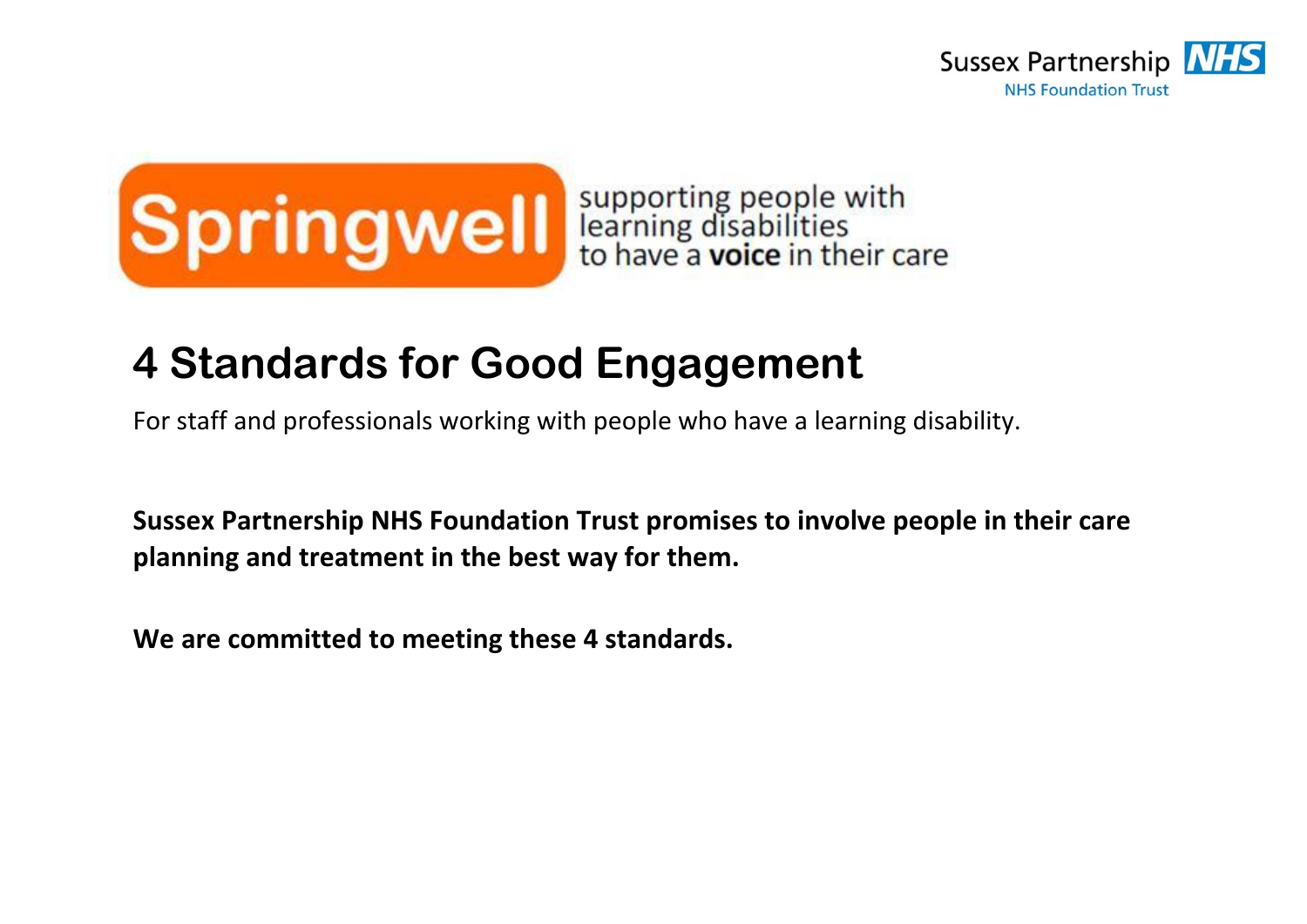



# **4 Standards for Good Engagement**

## **Contents**

| <b>Standard 1 Supporting Communication</b> | Page 2 |
|--------------------------------------------|--------|
| Standard 2 Getting to know all about you   | Page 4 |
| Standard 3 Supporting your rights          | Page 5 |
| Standard 4 Making decisions together       | Page 6 |
| Background and context                     | Page 7 |
| About Springwell                           | Page 8 |
|                                            |        |
|                                            |        |
|                                            |        |
|                                            |        |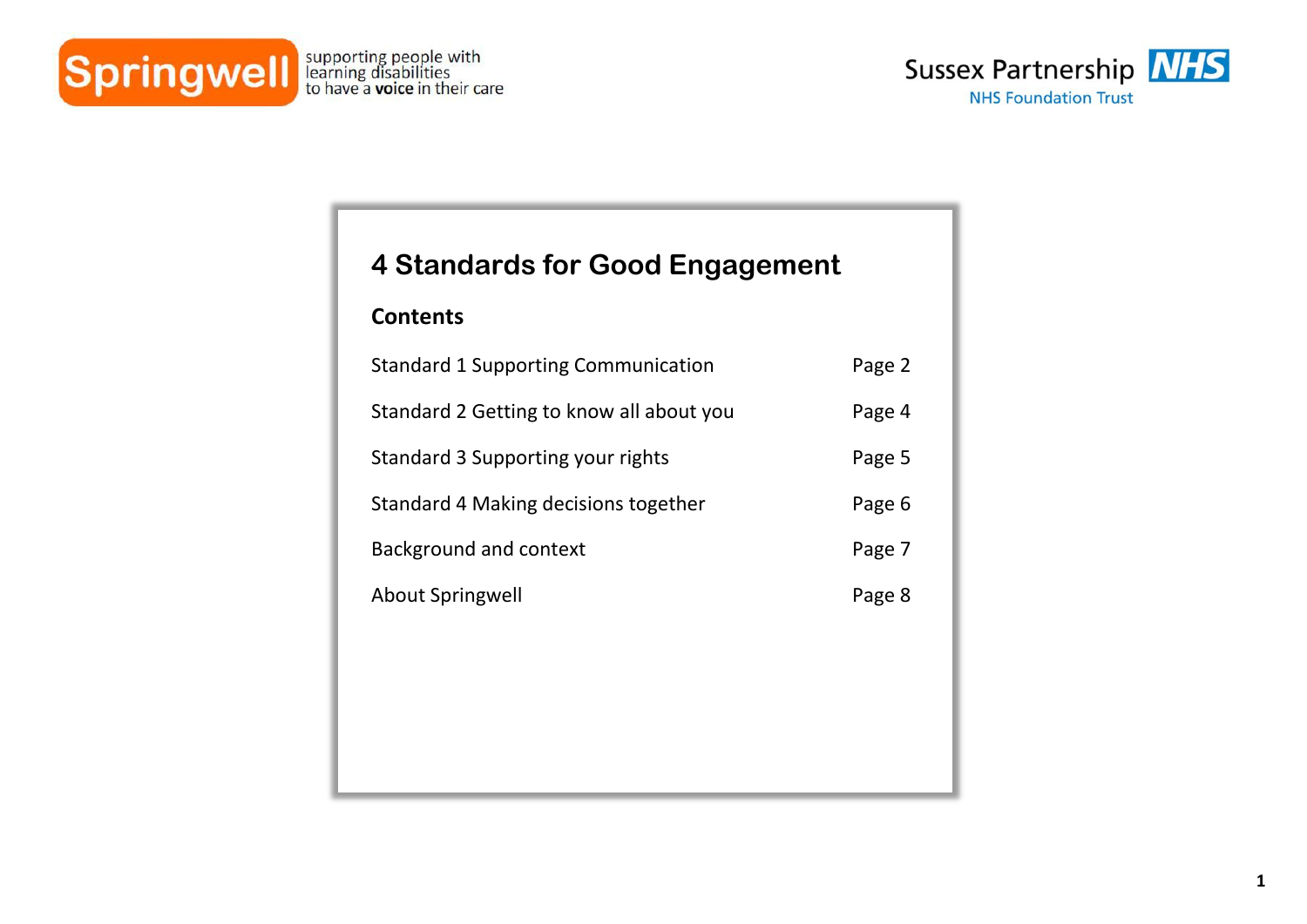



| • Think about what you say and how you say it<br>We will:<br>Speak directly to me - not my support worker, family or friends<br>$\bullet$<br>1.1. Act in a professional and respectful way<br>Use language that I understand<br>$\bullet$<br>1.2. Use an inclusive communication approach to support and<br>Ask if I have any communication tools I can bring to the<br>$\bullet$<br>enable your understanding and communication - that means                                                                                                                                                                                                                                                                                                                                                                                                                                                                                                                                                                                                                                                                                                                                                                                                          | <b>Springwell Standard 1</b><br>Supporting communication | <b>Guidelines</b><br>People with a learning disability and their family/carers say: |
|--------------------------------------------------------------------------------------------------------------------------------------------------------------------------------------------------------------------------------------------------------------------------------------------------------------------------------------------------------------------------------------------------------------------------------------------------------------------------------------------------------------------------------------------------------------------------------------------------------------------------------------------------------------------------------------------------------------------------------------------------------------------------------------------------------------------------------------------------------------------------------------------------------------------------------------------------------------------------------------------------------------------------------------------------------------------------------------------------------------------------------------------------------------------------------------------------------------------------------------------------------|----------------------------------------------------------|-------------------------------------------------------------------------------------|
| using all appropriate and relevant tools and resources. For<br>reference<br>example photos, pictures, symbols, talking mats.<br>Think about using pictures or photos to support what you are<br>$\bullet$<br>1.3. Adhere to the NHS Accessible Communication Standard<br>trying to communicate at the appointment<br>https://www.england.nhs.uk/ourwork/accessibleinfo/<br>Make sure appointment letters use pictures and words I can<br>$\bullet$<br>understand. Think about adding photographs of the staff member I<br>1.4. Tell you all about the service you will receive from us.<br>am meeting and the building I will be visiting<br>Think about using text alerts for appointments or health apps<br>$\bullet$<br>Wear a badge with your photo, name and role clearly displayed in<br>$\bullet$<br>large font<br>Think about what you wear. For example it might be helpful to me<br>$\bullet$<br>if you look smart or for someone else if you look casual<br>Give me some information I can understand to take away with me<br>$\bullet$<br>from my appointment<br>Make a care plan that I can understand e.g. use easy read or video<br>$\bullet$<br>Think about how you follow up on my appointment e.g. with a<br>$\bullet$<br>phone call |                                                          | appointment, like a communication passport or objects of                            |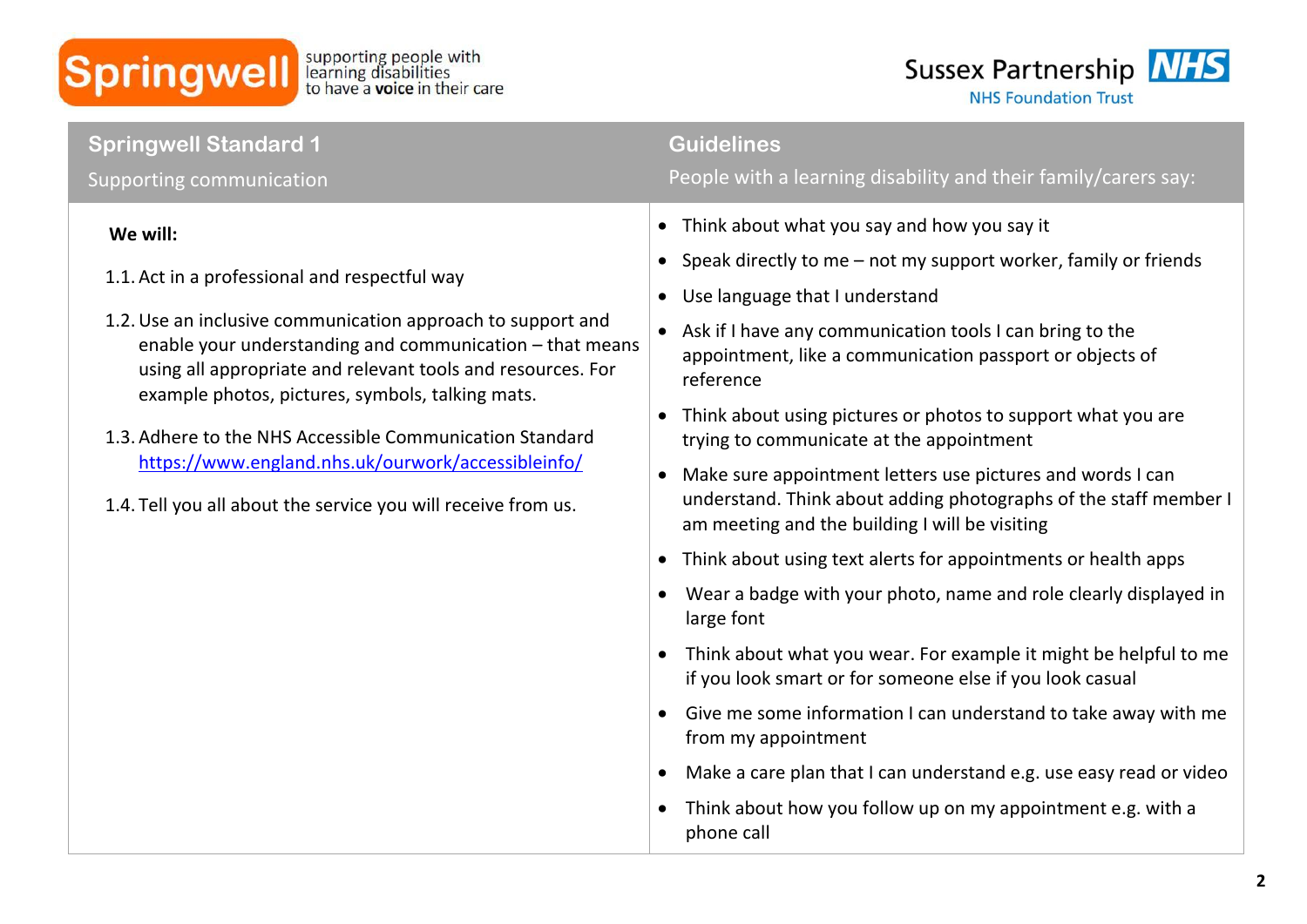



| Suggestions for your service (insert as appropriate) | <b>Actions</b> |
|------------------------------------------------------|----------------|
|                                                      |                |
|                                                      |                |
|                                                      |                |
|                                                      |                |
|                                                      |                |
|                                                      |                |
|                                                      |                |
|                                                      |                |
|                                                      |                |
|                                                      |                |
|                                                      |                |
|                                                      |                |
|                                                      |                |
|                                                      |                |
|                                                      |                |
|                                                      |                |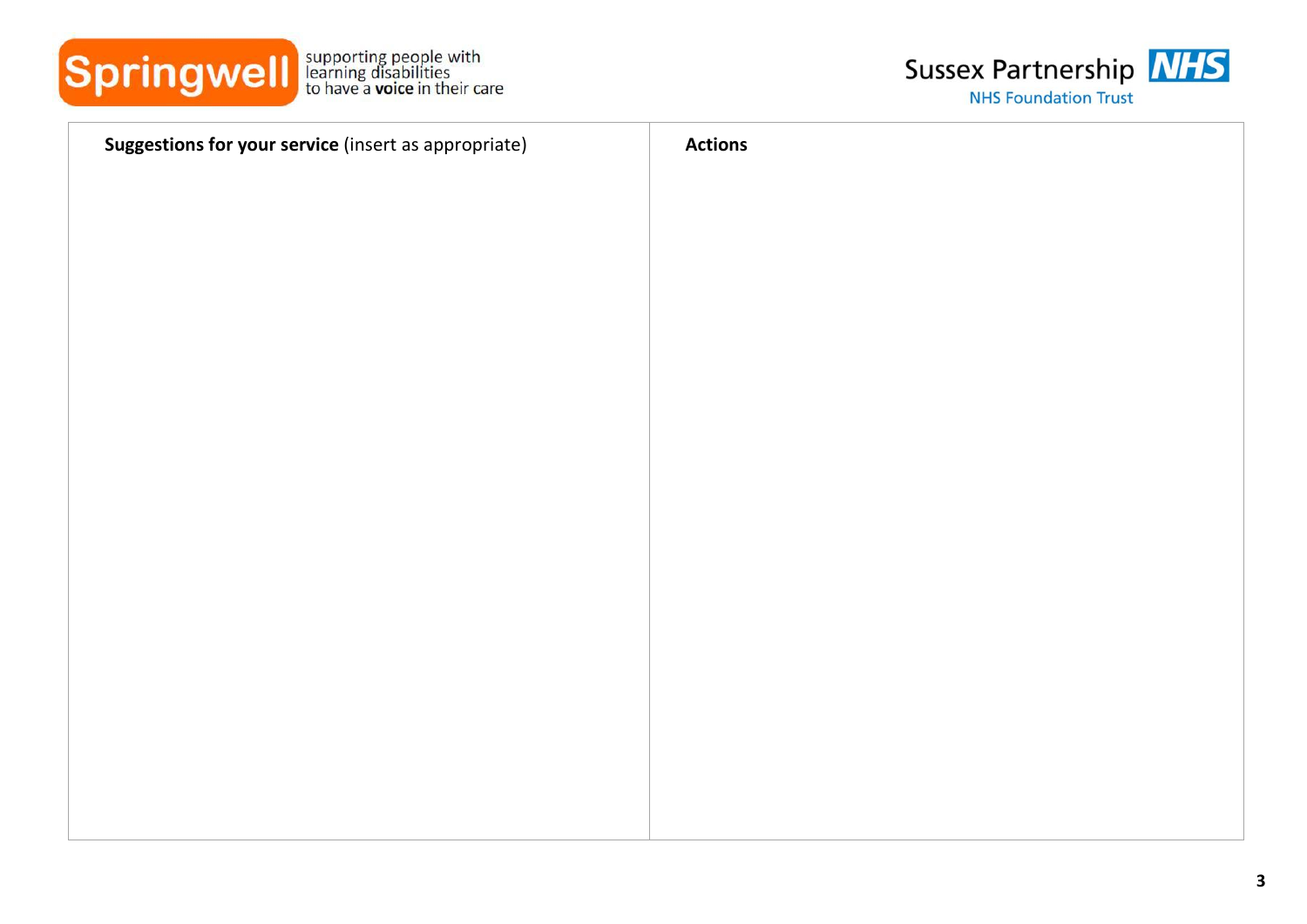



| <b>Springwell Standard 2</b><br>Getting to know all about you                                                                                                                                                                                                                                                                                                                  | <b>Guidelines</b><br>People with a learning disability and their family/carers say:                                                                                                                                                                                                                                                                                                     |
|--------------------------------------------------------------------------------------------------------------------------------------------------------------------------------------------------------------------------------------------------------------------------------------------------------------------------------------------------------------------------------|-----------------------------------------------------------------------------------------------------------------------------------------------------------------------------------------------------------------------------------------------------------------------------------------------------------------------------------------------------------------------------------------|
| We will:<br>2.1 Gather sufficient relevant information before your<br>appointment – where appropriate and with permission from<br>our records, family/carers, support workers, friends<br>2.2 Ask you about your life and your health as well as the<br>difficulty you are coming to see us about. This helps us<br>understand the whole you and work out the best way to help | Think about me as a whole person (understand my needs)<br>$\bullet$<br>Read my notes and history before the appointment<br>$\bullet$<br>Listen to and work with family and carers, we have a lot of<br>$\bullet$<br>potentially useful knowledge that could help you understand the<br>person we care for<br>Help me to understand my diagnosis where relevant/appropriate<br>$\bullet$ |
| Suggestions for your service (insert as appropriate)                                                                                                                                                                                                                                                                                                                           | <b>Actions</b>                                                                                                                                                                                                                                                                                                                                                                          |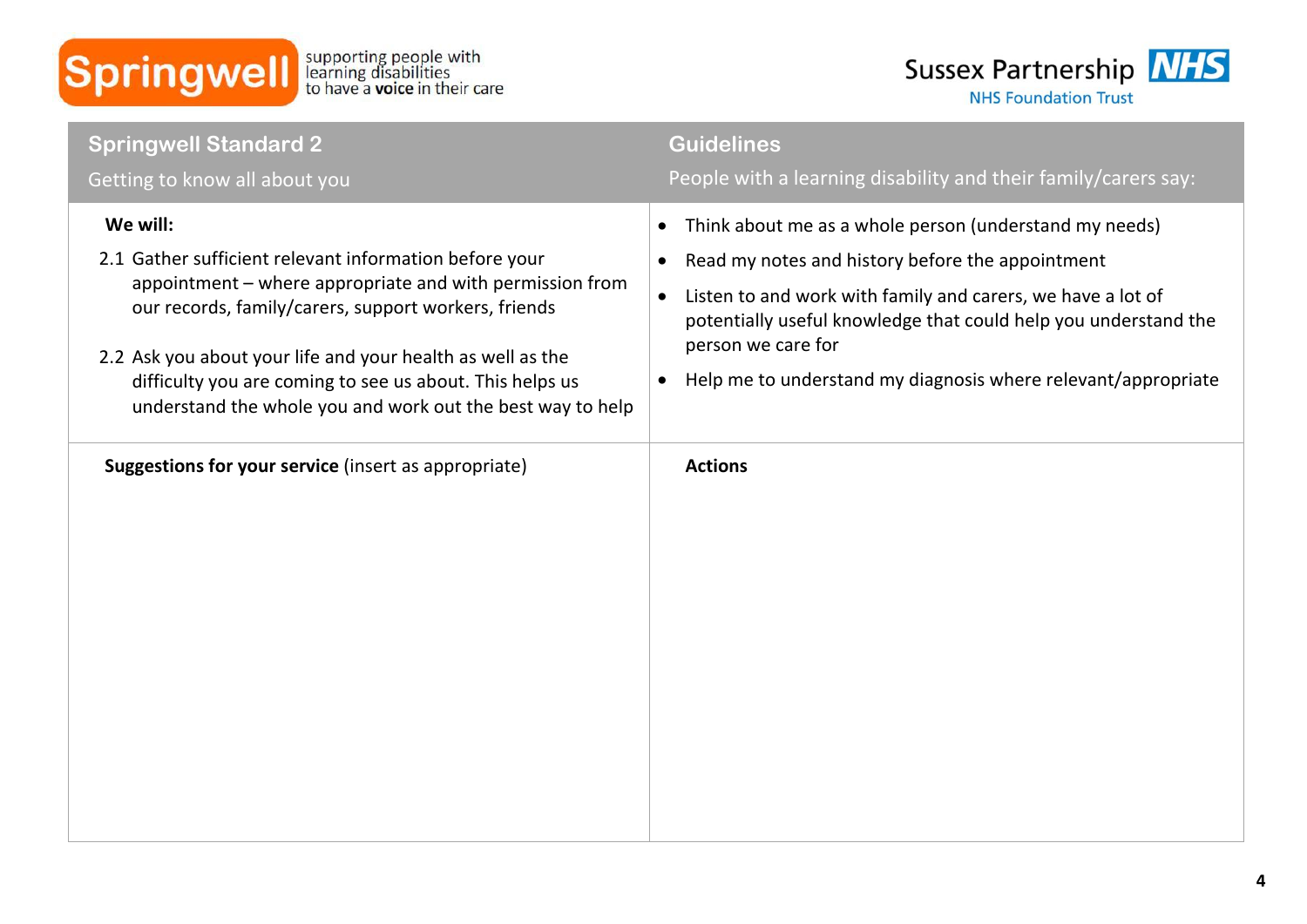



| <b>Springwell Standard 3</b><br><b>Supporting your rights</b>                                                                                                                                                                                                                                                                                                                                                                     | <b>Guidelines</b><br>People with a learning disability and their family/carers say:                                                                                                                                                                                                                                                                         |
|-----------------------------------------------------------------------------------------------------------------------------------------------------------------------------------------------------------------------------------------------------------------------------------------------------------------------------------------------------------------------------------------------------------------------------------|-------------------------------------------------------------------------------------------------------------------------------------------------------------------------------------------------------------------------------------------------------------------------------------------------------------------------------------------------------------|
| We will<br>3.1 Ensure you know how to make a complaint about your<br>services and are supported to do so where appropriate<br>3.2 Ensure you are aware of the treatment available to you<br>3.3 Respect your right to your individual lifestyle and interests<br>3.4 Respect your decisions - we understand that risk is part of life<br>and it is your right as an adult with capacity to make choices<br>that may involve risk. | Explain we have a right to complain and how we can do so<br>$\bullet$<br>Make sure your complaints leaflet is available in different formats<br>$\bullet$<br>e.g. easy read, video, symbols<br>Ask before you share my information with family/carers/support<br>$\bullet$<br>workers - I might not want everyone to know about my<br>appointment/treatment |
| <b>Suggestions for your service (insert as appropriate)</b>                                                                                                                                                                                                                                                                                                                                                                       | <b>Actions</b>                                                                                                                                                                                                                                                                                                                                              |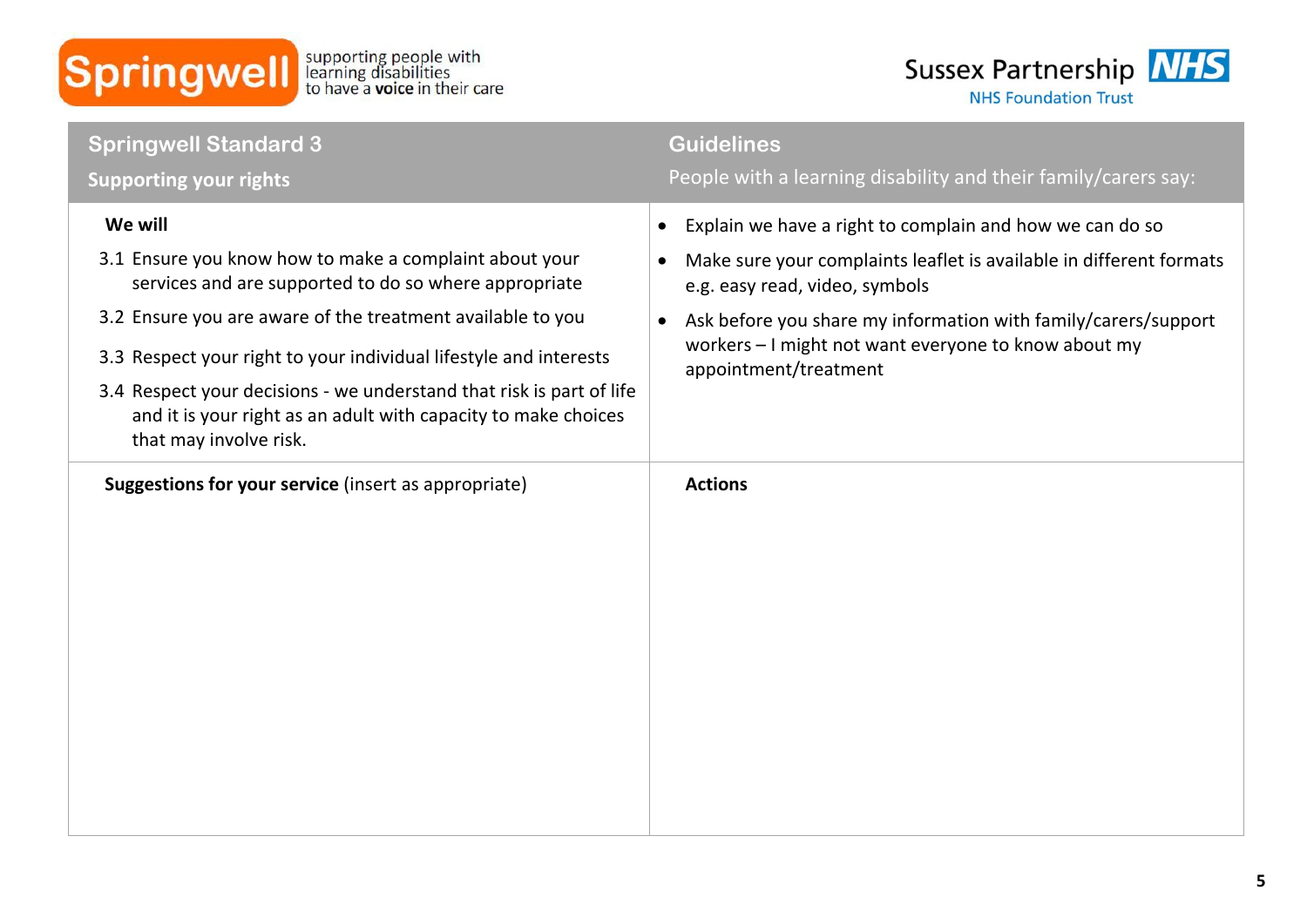



| <b>Springwell Standard 4</b>                                                                                                                                                                                                                                                                                             | <b>Guidelines</b>                                                                                                                                                                                                                                                                                                                                                      |
|--------------------------------------------------------------------------------------------------------------------------------------------------------------------------------------------------------------------------------------------------------------------------------------------------------------------------|------------------------------------------------------------------------------------------------------------------------------------------------------------------------------------------------------------------------------------------------------------------------------------------------------------------------------------------------------------------------|
| Making decisions together<br>We will<br>4.1 Meet you in the best place for you where possible, for<br>example your home or our clinic<br>4.2 Listen to you<br>4.3 Work out a care plan together that you and the people who<br>care for you can understand<br>4.4 Invite and support you attend meetings about you where | People with a learning disability and their family/carers say:<br>Make decisions about what is best for me with me<br>$\bullet$<br>Don't assume what I want or need, ask me e.g. not everyone may<br>$\bullet$<br>want a care plan or any paperwork<br>If I can't be involved, think about who else should represent me in<br>$\bullet$<br>any decision making process |
| appropriate<br>Suggestions for your service (insert as appropriate)                                                                                                                                                                                                                                                      | <b>Actions</b>                                                                                                                                                                                                                                                                                                                                                         |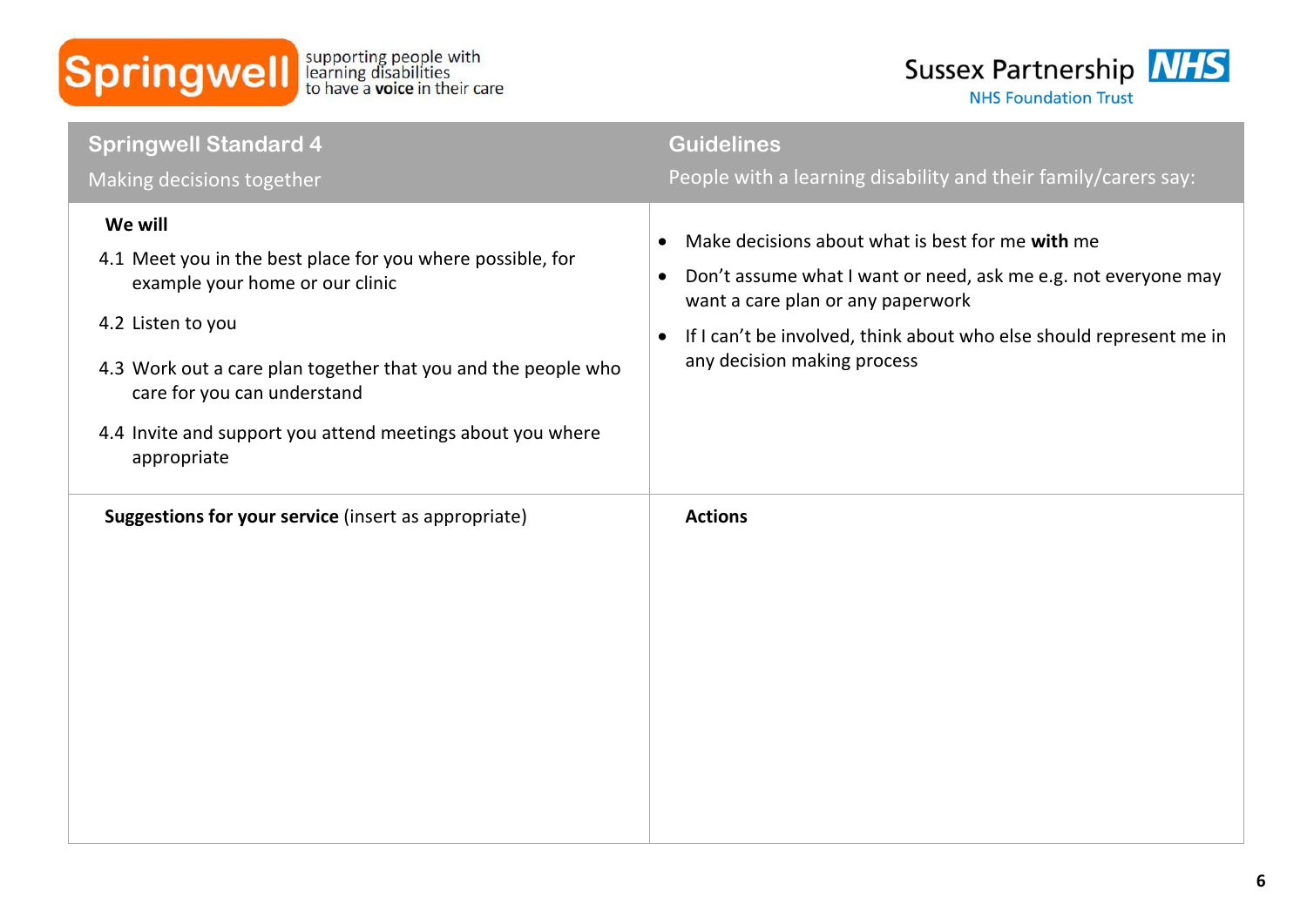



#### **Background and context**

Developed by people with a learning disability as a result of the Springwell Project, these standards reiterate and support the following:

- The learning disability improvement standards for NHS trusts <https://improvement.nhs.uk/resources/learning-disability-improvement-standards-nhs-trusts/>
- NHS Good Communication Standard <https://www.england.nhs.uk/wp-content/uploads/2016/11/nhse-access-info-comms-policy.pdf>
- NICE Challenging Behaviour Guidelines <https://www.nice.org.uk/guidance/qs101/chapter/List-of-quality-statements>
- RCSLT- 5 Good Communication Standards [https://www.rcslt.org/news/good\\_comm\\_standards](https://www.rcslt.org/news/good_comm_standards)
- NHS England Don't Miss Out <https://www.mencap.org.uk/press-release/over-three-quarters-people-learning-disability-are-missing-out-vital-support-gp>
- Equality & Human Rights Commission Being Disabled in Britain Report <https://www.equalityhumanrights.com/en/disability-report-being-disabled-britain>
- NHS care system (initial assessment; risk assessment, care plan, review)
- NHS constitution for England [https://www.gov.uk/government/uploads/system/uploads/attachment\\_data/file/480482/NHS\\_Constitution\\_WEB.pdf](https://www.gov.uk/government/uploads/system/uploads/attachment_data/file/480482/NHS_Constitution_WEB.pdf)

### **Legal, strategic and policy context**

- Mental Capacity Act 2005
- Mental Health Act 1983 & 2007
- Equality Act 2010
- Care Act 2014
- Transforming Care (2012)
- Autism strategy (2010)
- Human Rights Act 1998
- SPFT values and strategic aims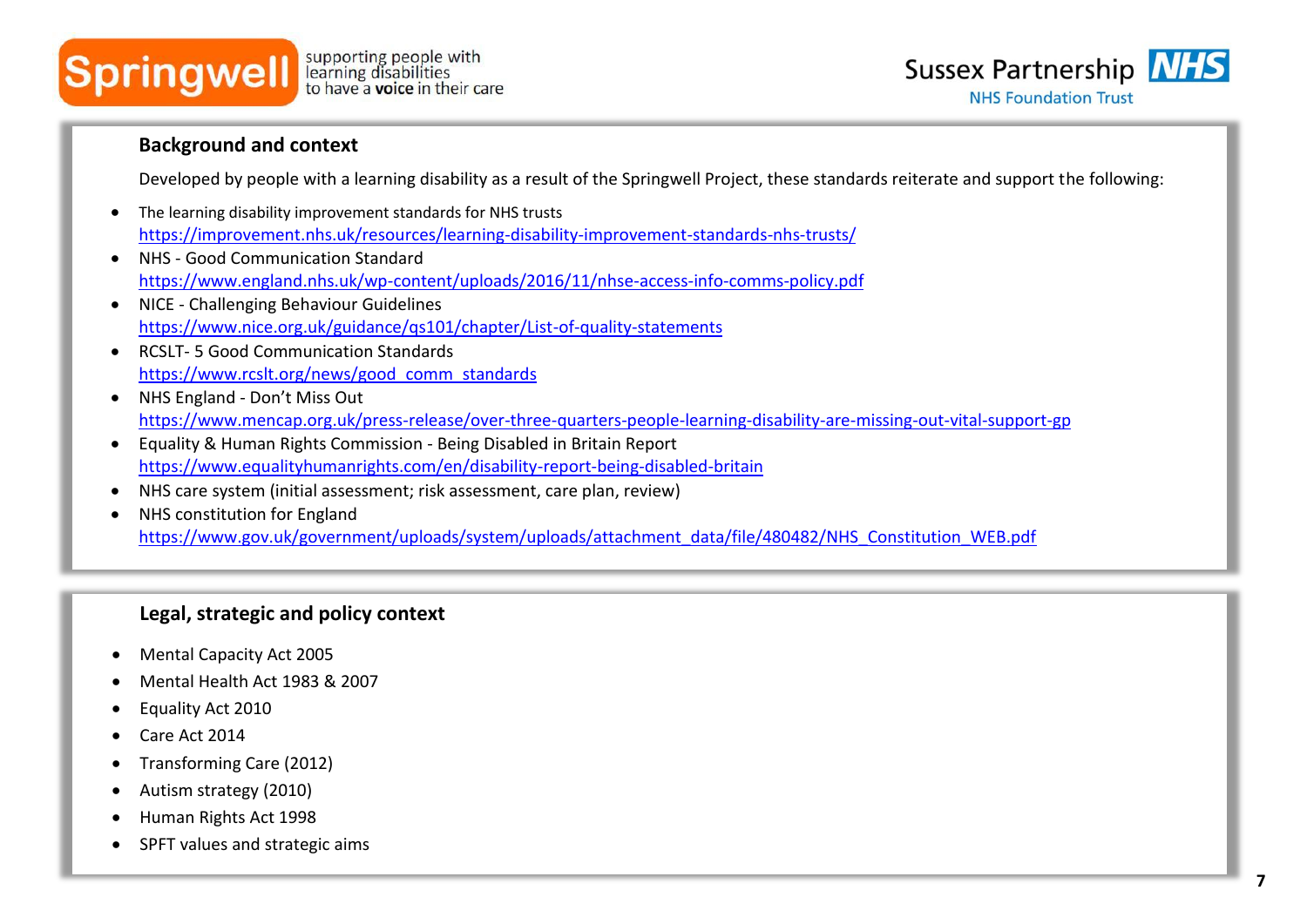



#### **Focus groups About the Springwell Project**  Focus and a series of focus groups for a carefully selected core groups for a carefully selected core groups  $\mathcal{L}$

- Springwell was launched in 2016 to enable and support people with learning disabilities (PWLD) and complex needs and their families and carers to gain skills to better manage and engage in the planning of their own healthcare.
- We wanted to significantly increase the number of PWLD and complex needs currently taking an active part in their specialist learning disability healthcare.
- Underpinning these aims was the integral importance of developing a space to hear what PWLD need and want from services. We wanted to understand how our services look from their point of view, what impedes engagement and what helps.

#### **4 Standards for Good Engagement**

- This work resulted in the development of Springwell's 4 standards for good engagement, a set of guidelines around engagement and shared decision making for professionals and people using our services.
- Sussex Partnership NHS Foundation Trust pledged to sign up to and implement our standards across Sussex.

#### **Access Support Film**

• Team Springwell made a film to explain specialist learning disability health services available and how to access them, reinforcing the importance of involvement and engagement in their own care and showing ways that staff, support workers, carers, family and PWLD themselves can help.

The film forms part of our Easy Read Access Pack and Springwell workshops for staff (see below).

#### **Easy Read Access Pack**

• We have developed an accessible referral support tool to help PWLD, their family and friends to understand and prepare for the referral and assessment process.

The pack brings together the best of existing information across Sussex Learning Disability Services, adding the Springwell standards and new resources based on our findings from the project.